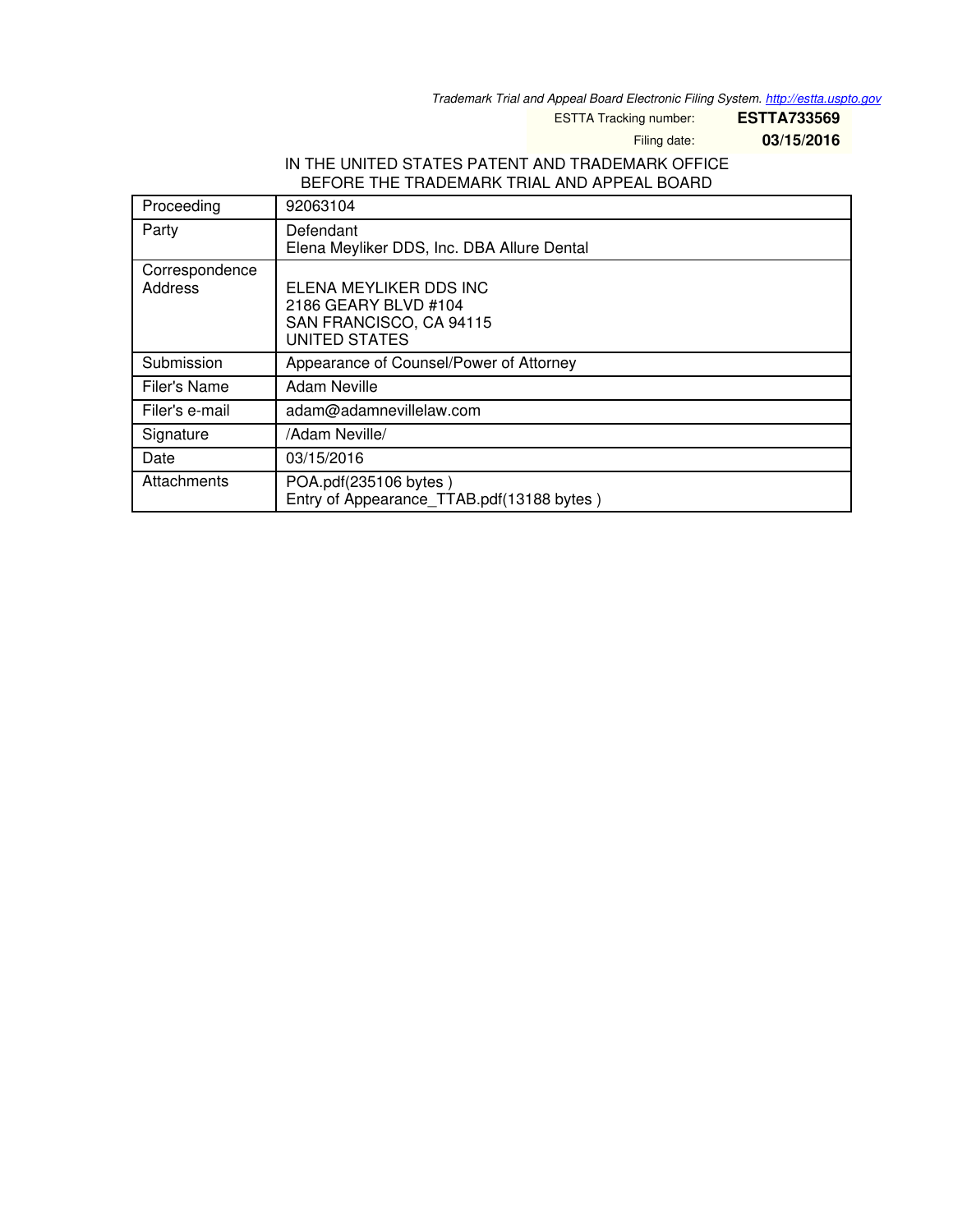#### **Authorization and Power of Attorney**

For

#### **Representation Before the Trademark Trial and Appeal Board**

In the matter of Cancellation No. 92063104

TO:

Neville Law Group, PLLC 3641 S. Wellington St. Salt Lake City, UT 84106

Dr. Elena Meyliker, DDS, Inc., ("Respondent") a California Corporation, with a business address of 2186 Geary Blvd. #104 San Francisco, CA 94115, hereby authorizes Neville Law Group, PLLC, to represent the corporation before the United States Patent and Trademark Office Trademark Trial and Appeal Board (TTAB) in the matter of Cancellation No. 92063104 regarding the mark ALLURE DENTAL, Registration No. 4713935.

#### POWER OF ATTORNEY AT LAW

Respondent hereby appoints Neville Law Group, PLLC and attorney at law thereof Adam Neville, of 3641 S. Wellington St. Salt Lake City, UT 84106 telephone 435-760-7791, as its attorney to represent Respondent in all manners before the TTAB and transact all business in connection therewith. Adam Neville is hereby authorized to sign any paper and to conduct any business on behalf of the Applicant in this case.

> Dr. Elena Meyliker, DDS, INC. By Signature

March 14, 2016 Date

Dr. Elena Meyliker, President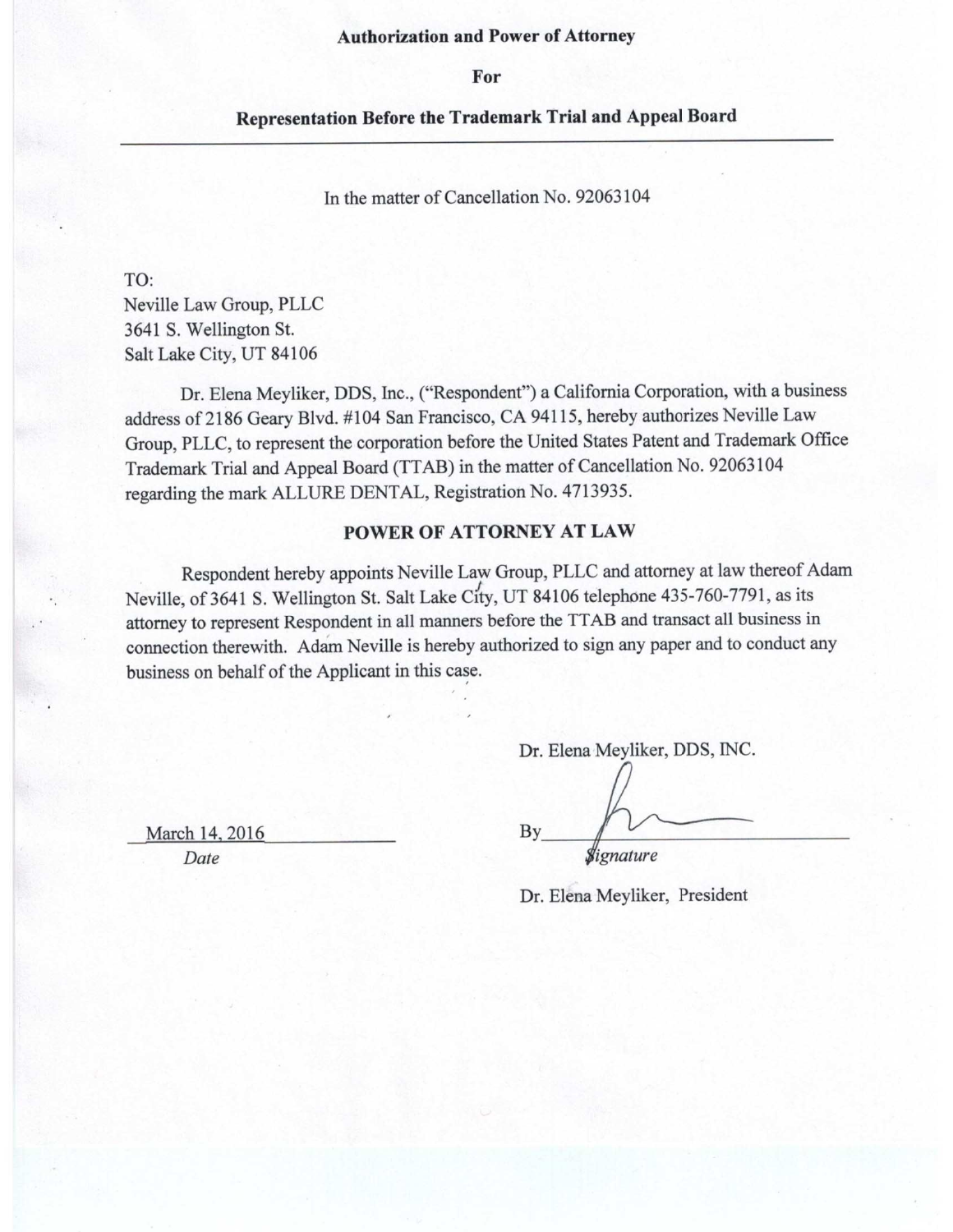Adam Neville, Attorney at Law Neville Law Group, PLLC By: Adam Neville, #14475 3641 S. Wellington St. Salt Lake City, Utah 84106 Email: adam@adamnevillelaw.com Phone: (435) 760-7791

#### **Attorney for Registrant**

Suzanna N. Lee DDS, Inc. DBA Allure Dental Center **NOTICE OF ENTRY FOR** 

v.

Elena Meyliker, DDS, Inc DBA Allure Dental Registrant,

# Petitioner, **APPEARANCE FOR REGISTRANT**

Cancellation No. 92063104

COMES NOW Adam Neville, who is in good standing with the Utah State Bar and is

licensed to practice in the state of Utah, and hereby enters his appearance as counsel in behalf of

Elena Meyliker, DDS, INC, Registrant. Please direct all further communication,

correspondence, and documents to the above-listed address and email address.

DATED this 15<sup>TH</sup> Day of March 2015.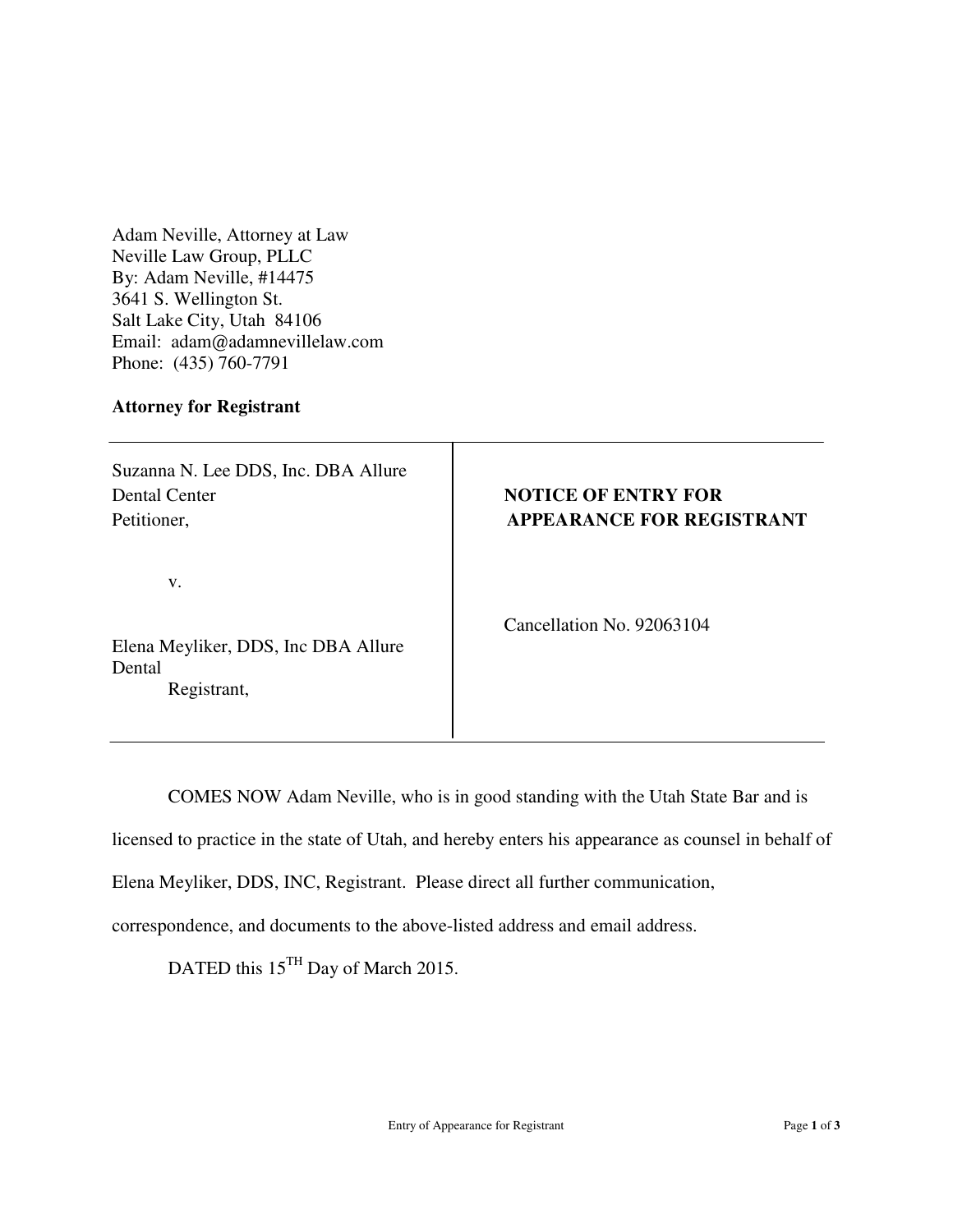By /s/ Adam Neville ADAM NEVILLE Attorney for Respondent